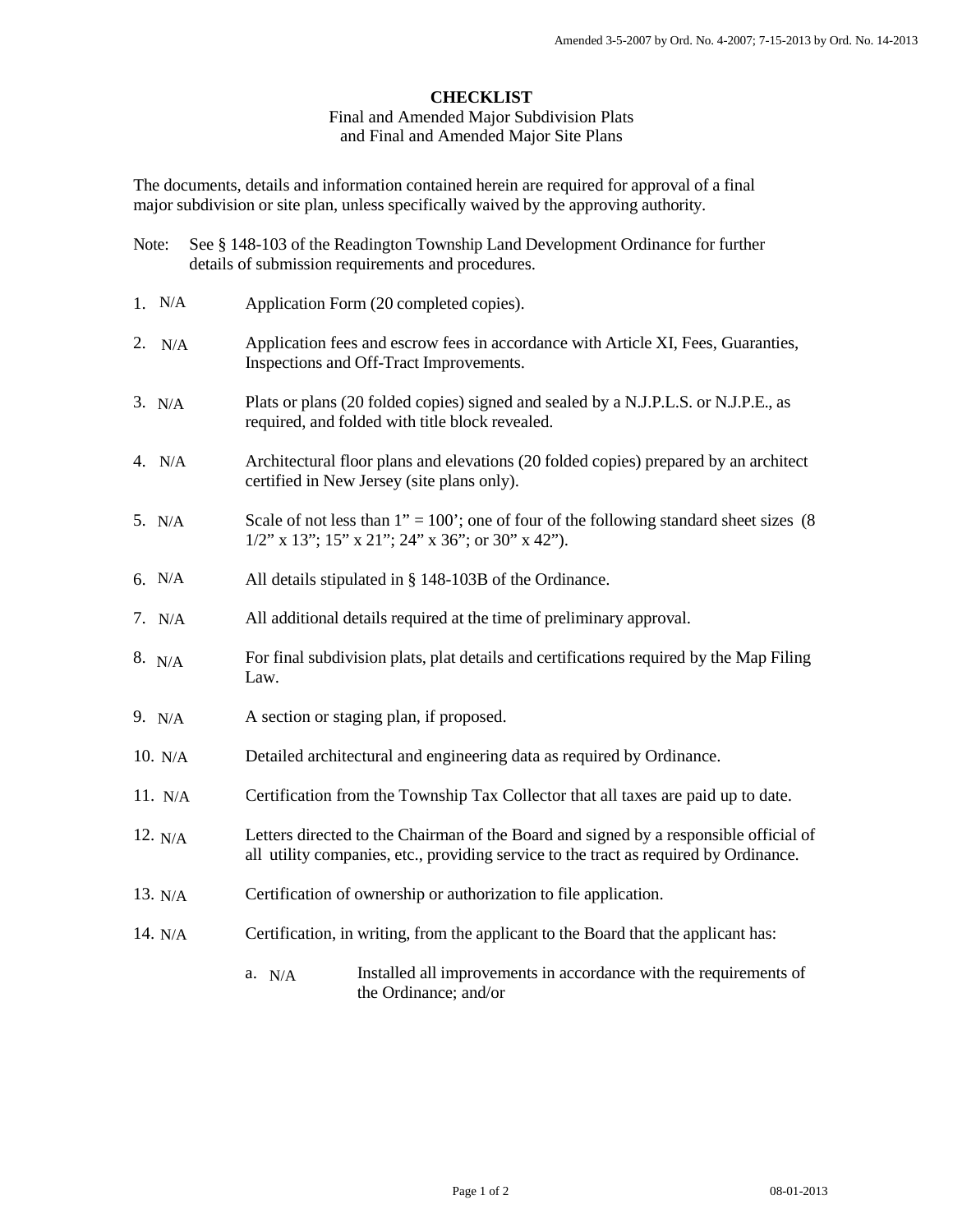Final and Amended Major Subdivision Plats and Final and Amended Major Site Plans

- Posted a performance guaranty in accordance with Article XI, Fees, Guaranties, Inspections and Off-Tract Improvements, of the Ordinance; and/or  $b. N/A$
- Letter from applicant's engineer regarding conformance with preliminary plat.  $C. N/A$
- 15. A statement from the Township Engineer that all improvements installed prior to application have been inspected as provided in Article XI, Fees, Guaranties, Inspections and Off-Tract Improvements, of the ordinance, and that such improvements installed prior to application for final approval that do not meet or exceed Township standards shall be factored into the required performance guaranty. 15.  $N/A$

NOTE: The Board reserves the right to require additional information before granting approval when, in its judgment, such additional information is required in order to the Board to make an informed decision and/or unique circumstances affect the tract and/or when the application for development poses special problems for the tract and the surrounding area. Such information may include, but not be limited to, drainage calculations and traffic analyses; provided, however, that no application shall be declared incomplete for lack of such additional information.

Signature and Title of person who prepared checklist.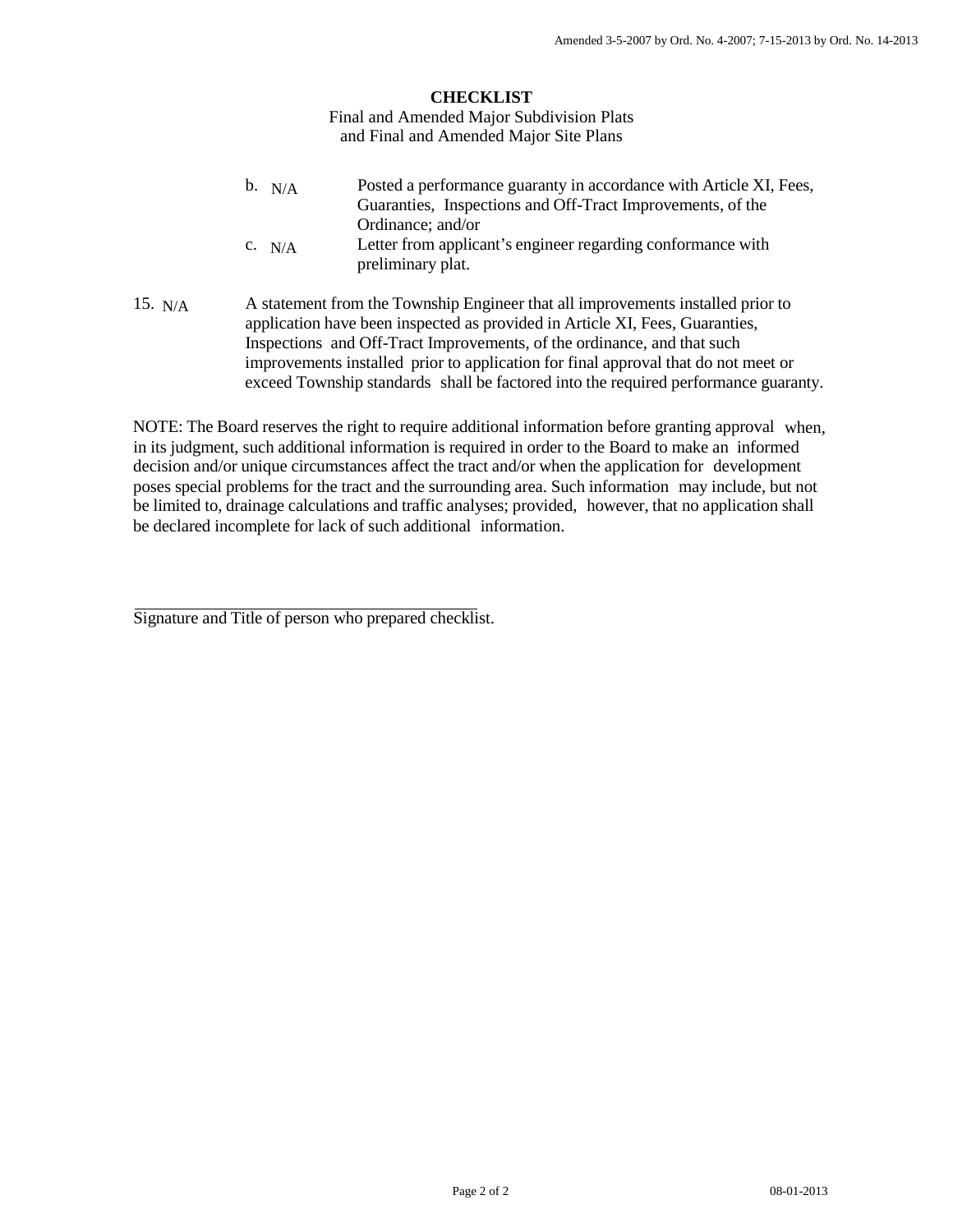#### Minor Subdivision Plats and Minor Site Plans

The documents, details and information contained herein are required for approval of a minor subdivision or site plan, unless specifically waived by the approving authority.

| Note: | See § 148-101 of the Readington Township Land Development Ordinance for further |
|-------|---------------------------------------------------------------------------------|
|       | details of submission requirements and procedures.                              |

- Application forms and checklists (20 completed copies). N/A
- 2. Application fees and escrow fees in accordance with Article XI, Fees, Guaranties Inspections and Off-Tract Improvements. 2.  $N/A$
- 3. Plats or plans (20 folded copies) signed and sealed by a N.J.P.L.S. or N.J.P.E., as required, and folded with title block revealed.
- 4. Architectural floor plans and elevations prepared by a New Jersey certified architect (site plans only) (20 copies). 4.  $N/A$
- 5. Copies of any protective covenants, deed restrictions and easements (20 copies). 5. N/A
- 6. Certification by the tax collector indicating that all taxes and assessments are paid to date. N/A
- Identification of all waivers sought (20 copies). 7.  $N/A$
- Scale of not less than  $1" = 100"$ ; one of four of the following standard sheet sizes (8)  $1/2$ " x  $13$ ";  $15$ " x  $21$ ";  $24$ " x  $36$ "; or  $30$ " x  $42$ "). 8.  $N/A$
- Key map at less than  $1" = 2000'$ . 9.  $N/A$
- Title block: 10. N/A
	- Name of subdivision or development, Readington Township and Hunterdon County  $a. N/A$
	- b. Name, title, address and license number of the professional or professionals who prepared the plot or plan;  $b. N/A$
	- Scale (written and graphic); and  $C. N/A$
	- Date of original preparation and of each subsequent revision thereof and a list of specific revisions entered on each sheet. d.  $N/A$
- Name, title, address and telephone number of the applicant, owner or owners of record and the name, title and address of the professional staff for the application (i.e., attorney, planner, traffic engineer).  $11. N/A$
- Acreage figures (both with and without areas within public right-of-way) and North arrow. 12.  $N/A$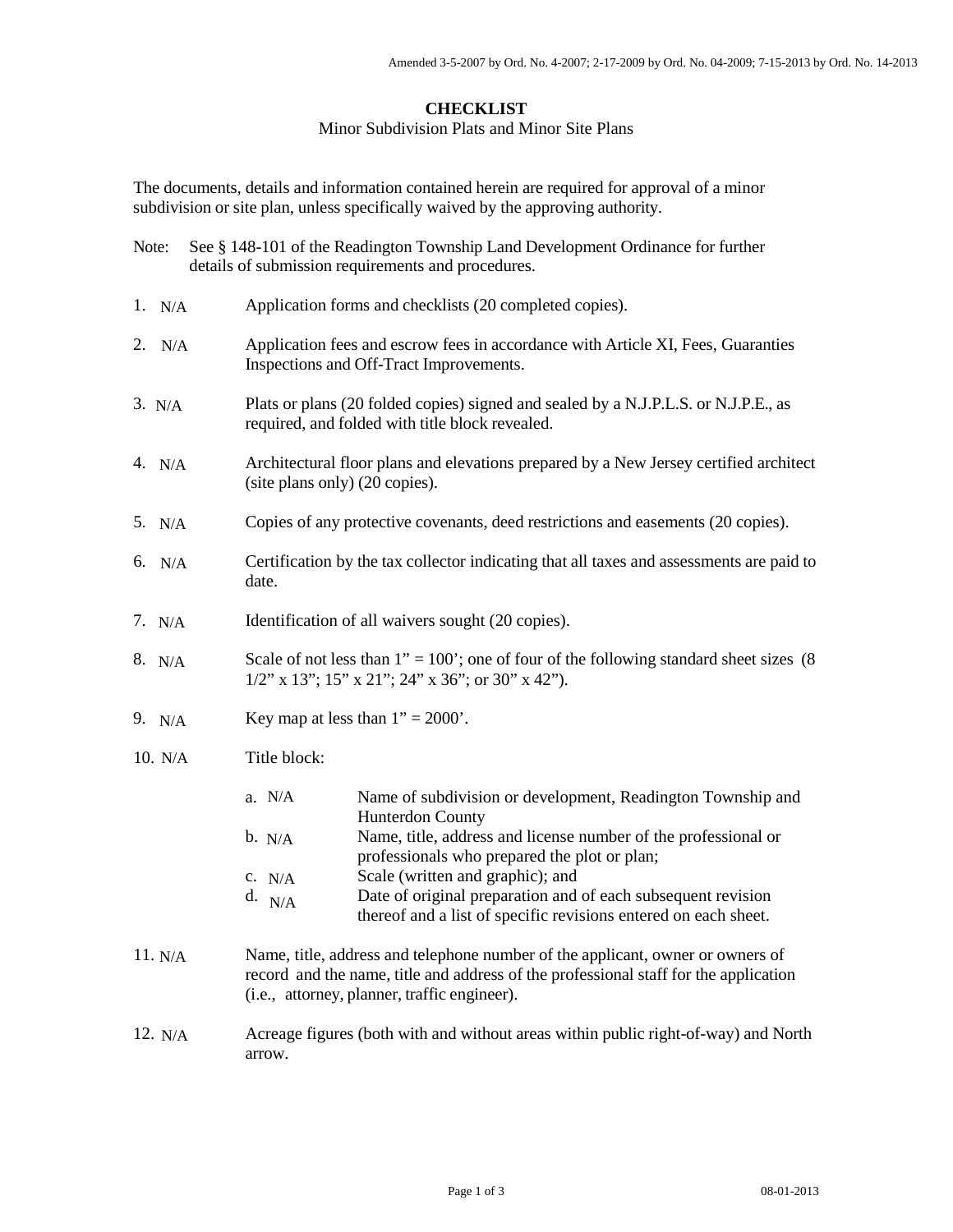#### Minor Subdivision Plats and Minor Site Plans

- Existing block and lot number(s) of the lot(s) to be subdivided or developed as they appear on the Township Tax Map. 13.  $N/A$
- 14. Subdivision or development boundary line (heavy solid line).
- 15. The location of existing and proposed property lines (with bearings and distances), streets, structures (with their numerical dimensions and an indication as to whether existing structures will be retained or removed), parking spaces, loading areas, driveways, watercourses, railroads, bridges, culverts, drain pipes, any natural features such as treed areas, and any historic features such as family burial grounds and buildings more than 50 years old, both within the tract and within 350 feet of its boundary.  $\rm N/A$ <br/> $\rm N/A$ N/A N/A
- 16.  $_{N/A}$  The location and width of all existing and proposed utility easements.
- 17. Zoning districts affecting the tract, including district names and requirements, with proposed variance requests noted on the plat or plan. 17.  $N/A$
- Proposed buffer and landscaped areas (site plans only). 18.  $N/A$
- 19. Delineation of floodplains, including both floodway and flood fringe areas, and lands with a topographic slope 15% or greater. 19.  $N/A$
- 20. Wetlands and wetland transition areas, including a letter of interpretation or a letter of exemption from the Department of Environmental Protection (or proof of application) and copies of prepared wetlands report. The location of marshes, ponds, and hydric soil lands within the tract and within 350 feet.  $20. N/A$
- Contours as shown on the U.S.G.S. topographic sheets.  $21. N/A$
- The names of all adjacent property owners as they appear on the most recent tax list prepared by the Township Tax Assessor. 22.  $N/A$
- Sight triangle easements, as applicable. 23.  $N/A$
- 24. Concerning minor subdivisions only, existing and proposed monuments.  $24. N/A$
- Road right-of-way dedication and improvement, as applicable.  $25. N/A$
- Deed descriptions, including metes and bounds, easements, covenants, restrictions, and roadway and sight triangle dedications. 26.  $N/A$
- 27. Proposals for soil erosion and sedimentation control as required by the Readington Township Soil Erosion and Sedimentation Control Ordinance.  $27. N/A$
- 28. N/A Hunterdon County Planning Board application proof of filing.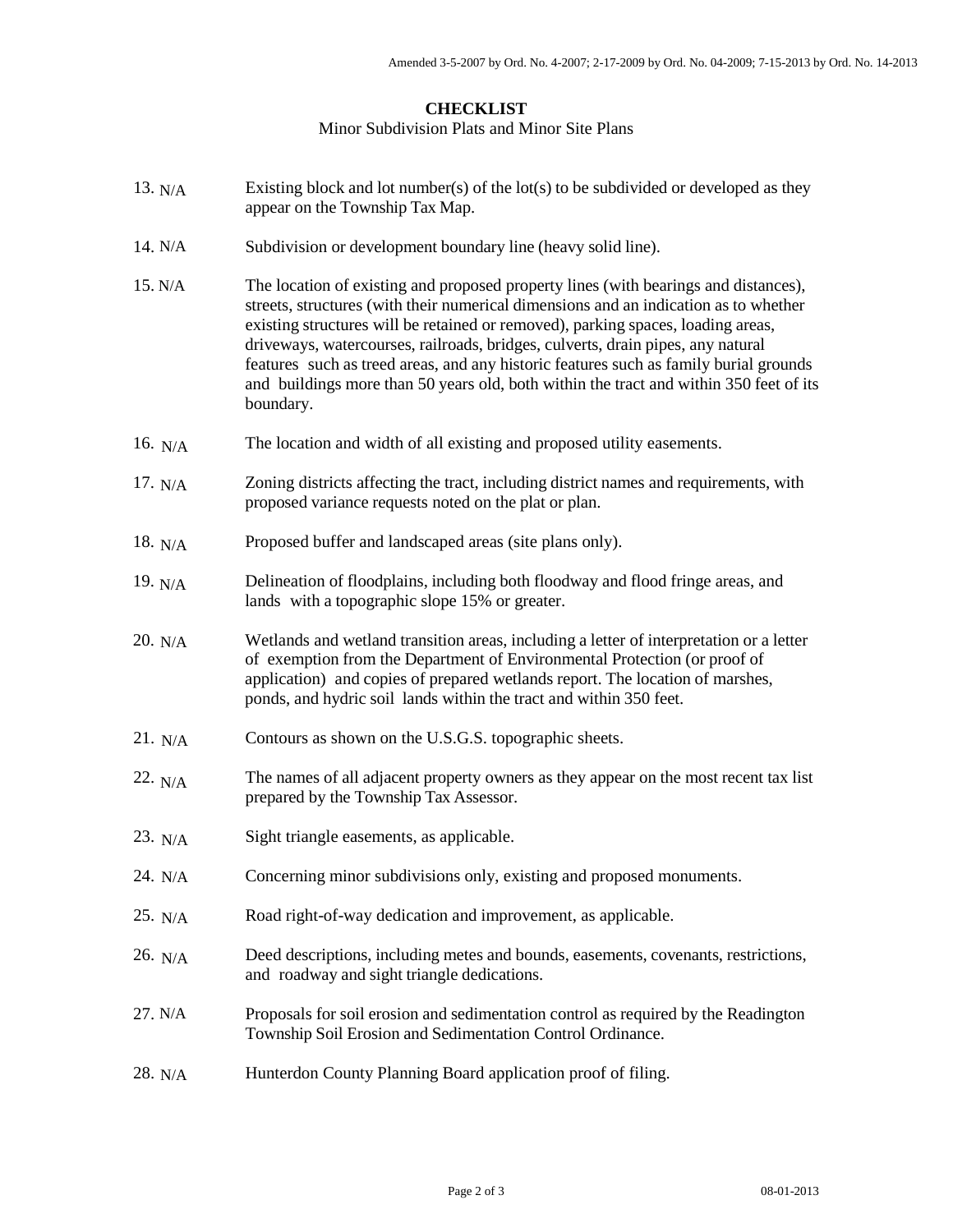Minor Subdivision Plats and Minor Site Plans

- Evidence of compliance with the Readington Township Recycling Ordinance and proof of arrangements for garbage collection where applicable. Three (3) copies of storm drainage calculations and plans as required by Ordinance. Certification of ownership or authorization to file application. 29. N/A  $30. N/A$  $31. N/A$
- 32. Certification by surveyor:

I certify that, to the best of my knowledge and belief this (subdivision plat) (site plan) is based on a field survey made on (INSERT DATE) under my direct supervision, in accordance with rules and regulations promulgated by the State Board of Professional Engineers and Land Surveyors. The information shown hereon correctly represents the conditions found as the date of the field survey, except such improvements or easements, if any, below the surface and not visible.

(Affix Seal)

| 33. N/A   | A preliminary grading plan showing existing and final contours for each lot.                                                                                                                                                                                                                                                                   |
|-----------|------------------------------------------------------------------------------------------------------------------------------------------------------------------------------------------------------------------------------------------------------------------------------------------------------------------------------------------------|
| 34. $N/A$ | Results and locations of soil profile pits, soil borings, soil suitability classes and<br>permeability tests in accordance with the requirements of N.J.A.C. 7:9A-1.1 et seq.,<br>including a reserve area in accordance with $\S 268-16B(20)$ , certified by a licensed<br>professional engineer, for each proposed lot and development site. |
| 35. N/A   | The location of potable water wells within 350 feet of the tract boundary.                                                                                                                                                                                                                                                                     |

NOTE: The Board reserves the right to require additional information before granting approval when, in its judgment, such additional information is required in order for the Board to make an informed decision and/or unique circumstances affect the tract and/or when the application for development poses special problems for the tract and the surrounding area. Such information may include, but not be limited to, drainage calculations and traffic analyses; provided, however, that no application shall be declared incomplete for lack of such additional information.

Signature and Title of person who prepared checklist.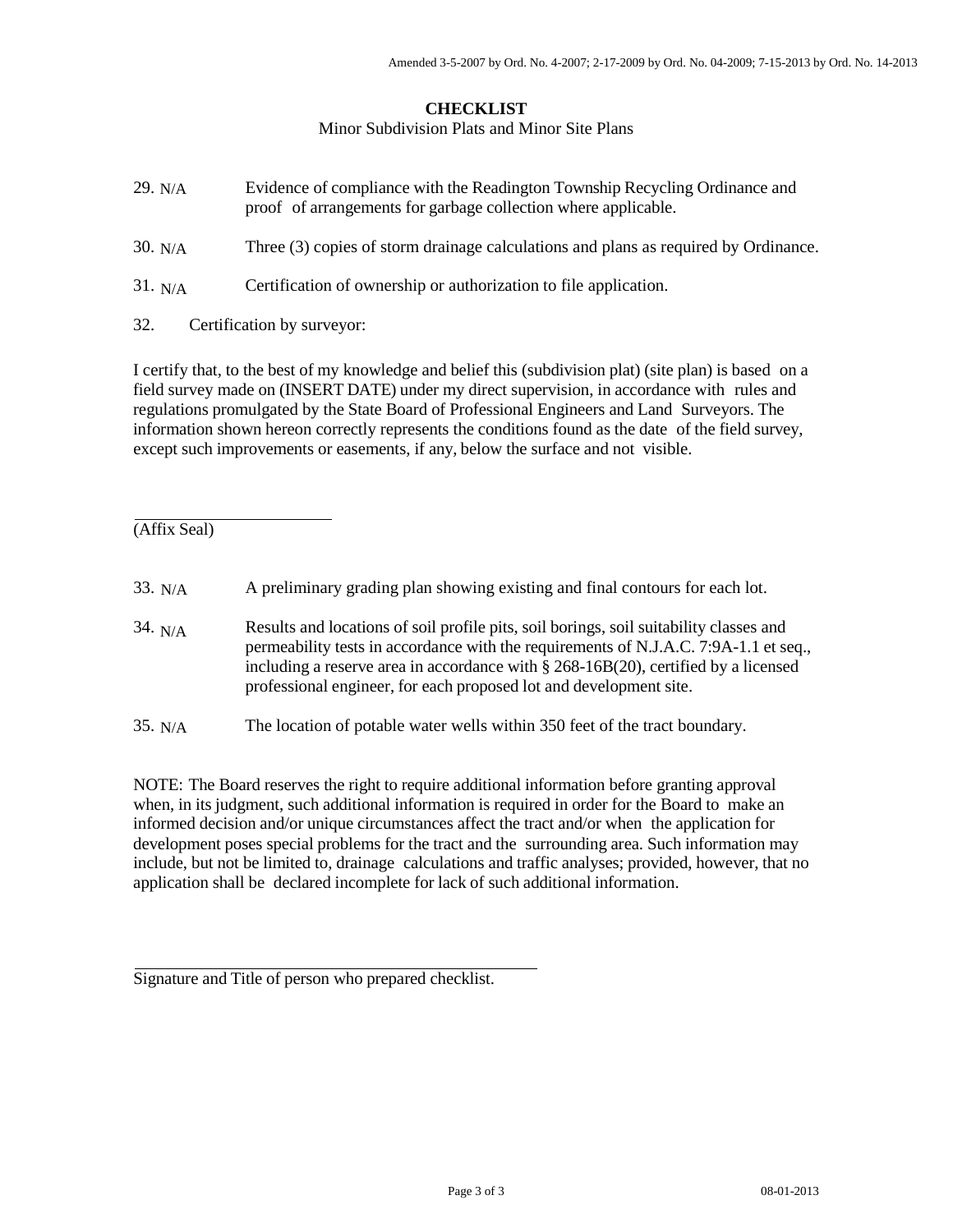## Preliminary Major Subdivision Plats and Preliminary Major Site Plans

The documents, details and information contained herein are required for approval of a preliminary major subdivision or site plan, unless specifically waived by the approving authority.

| Note: |           | See § 148-102 of the Readington Township Land Development Ordinance for further details<br>of submission requirements and procedures.                                                                                                                                                                                                                                                                                  |
|-------|-----------|------------------------------------------------------------------------------------------------------------------------------------------------------------------------------------------------------------------------------------------------------------------------------------------------------------------------------------------------------------------------------------------------------------------------|
|       | 1. $N/A$  | Application forms and checklists (20 completed copies).                                                                                                                                                                                                                                                                                                                                                                |
|       | 2. $N/A$  | Application fees and escrow fees in accordance with Article XI, Fees, Guaranties,<br>Inspections and Off-Tract Improvements.                                                                                                                                                                                                                                                                                           |
|       | 3. N/A    | Plats or plans (20 folded copies) signed and sealed by a N.J. professional engineer<br>and folded with title block revealed.                                                                                                                                                                                                                                                                                           |
|       | 4. $N/A$  | Architectural floor plans and elevations (20 folded copies) prepared by an architect<br>certified in New Jersey (site plans only).                                                                                                                                                                                                                                                                                     |
|       | 5. $N/A$  | Protective covenants or deed restrictions (20 copies).                                                                                                                                                                                                                                                                                                                                                                 |
| 6.    | N/A       | Certification by the tax collector indicating that all taxes and assessments are paid to<br>date.                                                                                                                                                                                                                                                                                                                      |
|       | 7. $N/A$  | Identification of all waivers sought (20 copies).                                                                                                                                                                                                                                                                                                                                                                      |
|       | 8. N/A    | Environmental impact statement (20 copies) in accordance with § 148-102.                                                                                                                                                                                                                                                                                                                                               |
|       | 9. $N/A$  | Scale of not less than $1" = 100'$ ; one of four of the following standard sheet sizes (8)<br>$1/2$ " x 13"; 15" x 21"; 24" x 36"; or 30" x 42").                                                                                                                                                                                                                                                                      |
|       | 10. $N/A$ | Key map at less than $1" = 2000'$ .                                                                                                                                                                                                                                                                                                                                                                                    |
|       | 11. $N/A$ | Title block:                                                                                                                                                                                                                                                                                                                                                                                                           |
|       |           | Name of subdivision or development, Readington Township and<br>a.<br>N/A<br>Hunterdon County;<br>Name, title, address and license number of the professional or<br>b. N/A<br>professionals who prepared the plot or plan;<br>Scale (written and graphic); and<br>C. N/A<br>Date of original preparation and of each subsequent revision thereof<br>d. $N/A$<br>and a list of specific revisions entered on each sheet. |
|       | 12. $N/A$ | Name, title, address and telephone number of the applicant, owner or owners of<br>record and the name, title and address of the professional staff for the application<br>(i.e., attorney, planner, traffic engineer).                                                                                                                                                                                                 |
|       | 13. $N/A$ | North arrow.                                                                                                                                                                                                                                                                                                                                                                                                           |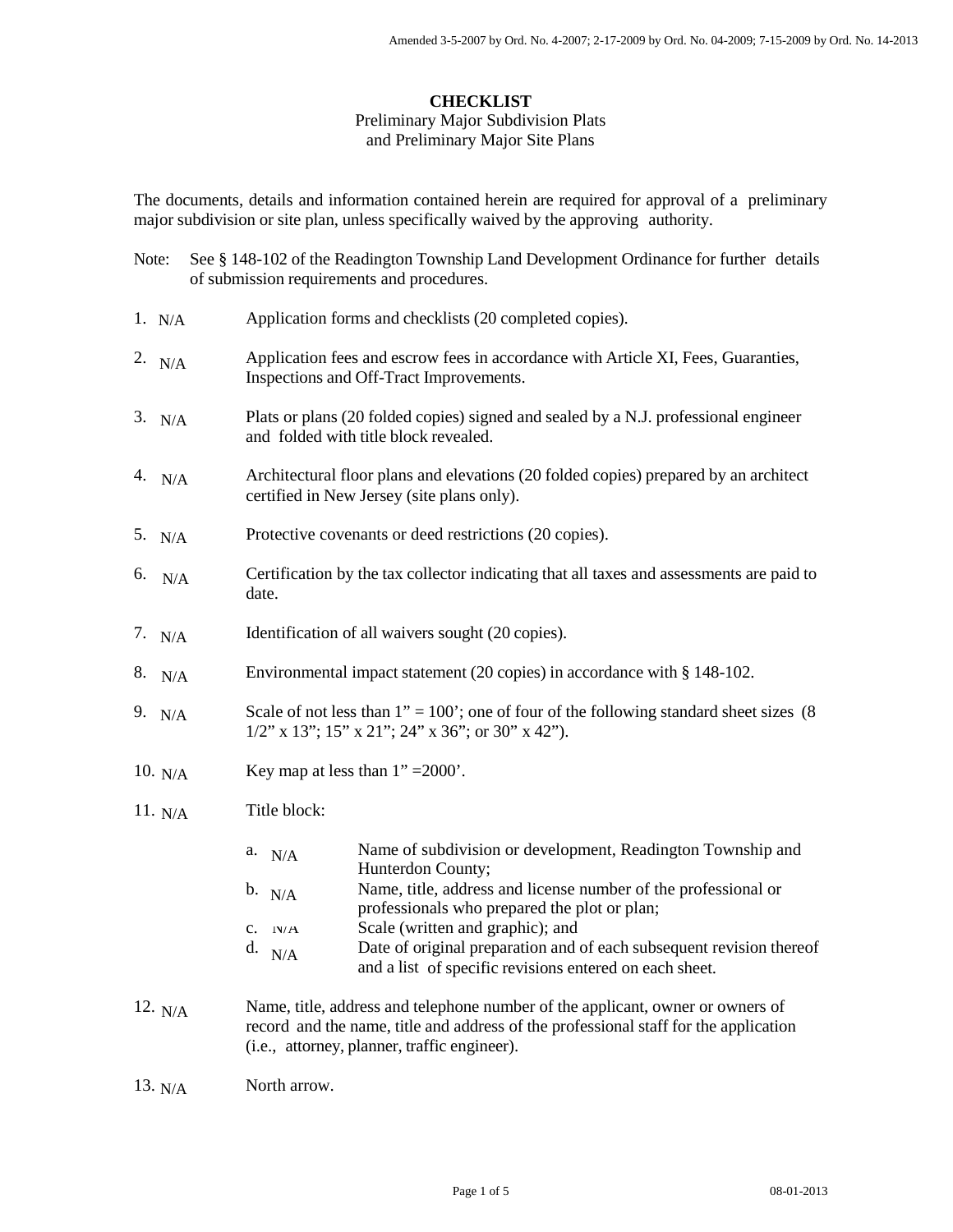#### Preliminary Major Subdivision Plats and Preliminary Major Site Plans

- Certification of ownership or authorization to file application. 14.  $N/A$
- 15.  $N/A$  Acreage to the nearest hundredth of an acre and a computation of the area of the tract to be disturbed.
- The names and lot and block numbers of all property owners within 200 feet of the extreme limits of the tract as shown on the most recent tax list prepared by the Code Enforcement Office. 16.  $N/A$
- Existing tax sheet number(s) and existing block and lot number(s) of the lot(s) to be subdivided or developed as they appear on the Township Tax Map, and proposed block and lot numbers as provided by the Township Tax Assessor upon written request. 17.  $N/A$
- Tract boundary line (heavy solid line). 18.  $N/A$
- 19. Zoning districts affecting the tract, including district names and requirements, and a comparison to the application. 19.  $N/A$
- The locations and dimensions of existing and proposed bridges and the location of natural features, such as wooded areas, water bodies (streams, lakes, ponds, rivers), and any extensive rock formations, both within the tract and within 350 feet of its boundaries. 20.  $N/A$
- The location and species associations of all existing individual trees or groups of trees having a caliper of six inches or more measured four feet above the ground level shall be shown within the portion(s) of the tract to be disturbed as a result of the proposed development. 21.  $N/A$
- 22. A plan showing the proposed location of all proposed plantings shall be indicated and a legend provided listing the botanical and common names, the sizes at time of planting, the total quantity of each plant, and the location of each plant keyed to the plan or plat.  $22. N/A$
- Delineation of floodplains, including both floodway and flood fringe areas, and hydric soil lands; within the tract and within 350 feet thereof. 23.  $N/A$
- Wetland and wetland transition areas, including a letter of interpretation or a letter of exemption from the Department of Environmental Protection and copies of prepared wetlands reports 24.  $N/A$
- Location of wells on site and within 350 feet of the site and the status of wells on site and testing in accordance with Article VII, Subdivision and Site Plan Design Standards.  $25. N/A$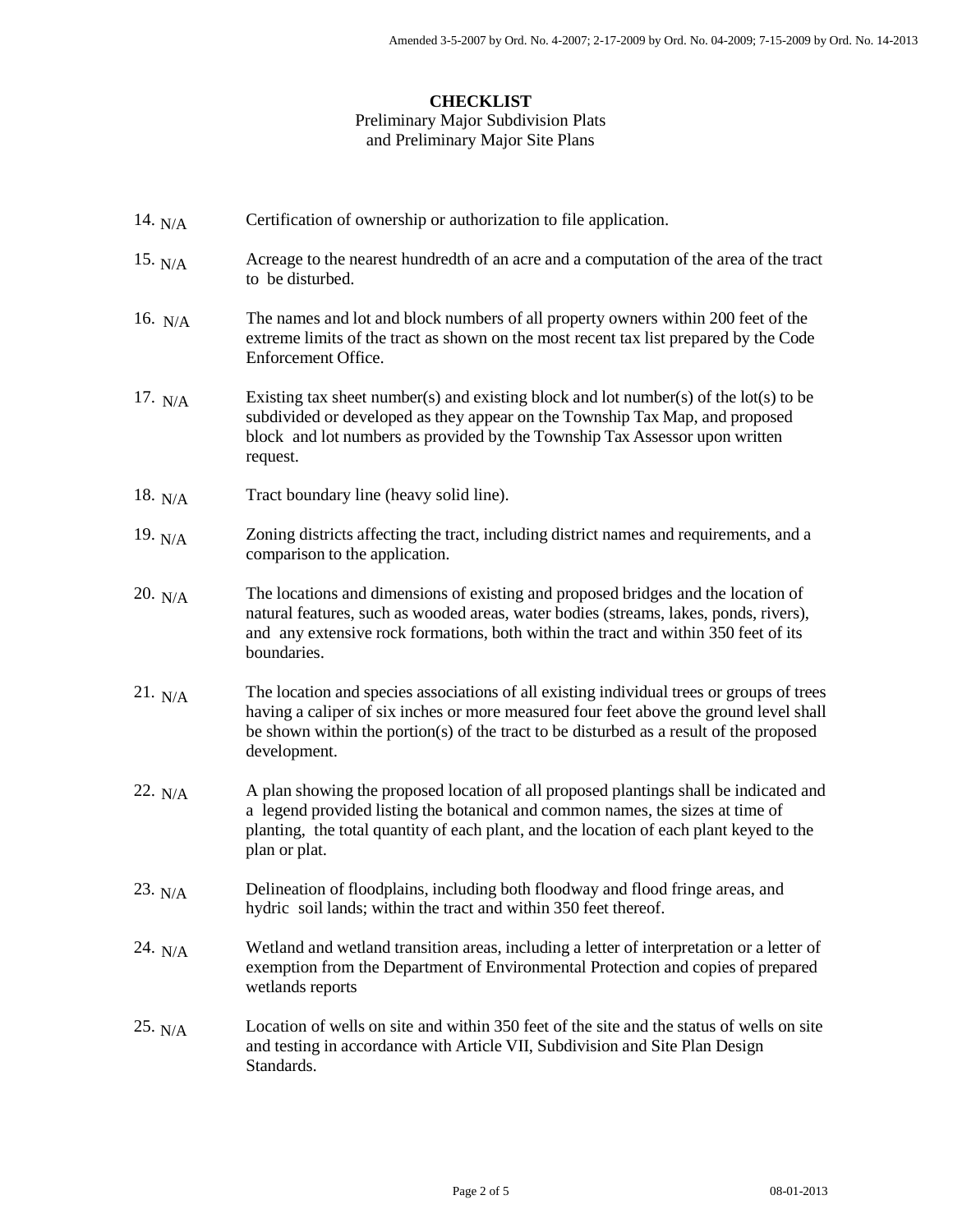# Preliminary Major Subdivision Plats and Preliminary Major Site Plans

| 26. N/A   | Existing and proposed watercourses (including lakes and ponds) with required<br>information:                                                                                                                                                                                                                                                                                                                            |
|-----------|-------------------------------------------------------------------------------------------------------------------------------------------------------------------------------------------------------------------------------------------------------------------------------------------------------------------------------------------------------------------------------------------------------------------------|
|           | When a stream is proposed for alteration, improvement or relocation<br>a. $N/A$<br>or when a drainage structure or fill is proposed over, under, in or<br>along a running stream, a report on the status of review by the New<br>Jersey Department of Environmental Protection Division of Land<br>Use Regulation or equivalent successor at the time application is<br>made shall accompany the application submission |
|           | Cross-section of watercourses and/or drainage swales at an<br>b. N/A<br>appropriate scale showing the extent of floodplain, top of bank,<br>normal water levels and bottom elevations at the locations specified<br>in the Ordinance                                                                                                                                                                                    |
|           | The total acreage of the drainage basin of any watercourse running<br>c. N/A<br>through or adjacent to the tract;                                                                                                                                                                                                                                                                                                       |
|           | The location and extent of drainage and conservation easements and<br>d. $N/A$<br>stream encroachment lines;                                                                                                                                                                                                                                                                                                            |
|           | The location, extent and water level elevation of all existing or<br>e. $N/A$<br>proposed lakes or ponds within the tract and within 350 feet of the<br>tract.                                                                                                                                                                                                                                                          |
| 27. N/A   | Topography within 350 feet of the site based on NAD 88 with two-foot contour<br>intervals and reference to monuments and identification of benchmarks established<br>on or near the site and as required elsewhere in this chapter.                                                                                                                                                                                     |
| 28. $N/A$ | Proposals for soil erosion and sediment control as required by the Readington<br>Township Soil Erosion and Sediment Control Ordinance.                                                                                                                                                                                                                                                                                  |
| 29. $N/A$ | Locations of all existing structures as required by Ordinance.                                                                                                                                                                                                                                                                                                                                                          |
| 30. N/A   | Size, height and location of all proposed buildings, structures, signs and lighting<br>facilities.                                                                                                                                                                                                                                                                                                                      |
| 31. N/A   | All dimensions necessary to confirm conformity to the Ordinance requirements.                                                                                                                                                                                                                                                                                                                                           |
| 32. N/A   | The proposed location, direction of illumination, power and type of proposed outdoor<br>lighting including details, luminaires and hours of operation.                                                                                                                                                                                                                                                                  |
| 33. N/A   | The proposed screening, buffering and landscaping plan, with the information<br>required by Ordinance.                                                                                                                                                                                                                                                                                                                  |
| 34. N/A   | The location and design of any off-street parking area, showing size and location of<br>bays, aisles and barriers.                                                                                                                                                                                                                                                                                                      |
| 35. N/A   | All means of vehicular access or egress to and from the site onto public streets, with<br>the information required by Ordinance.                                                                                                                                                                                                                                                                                        |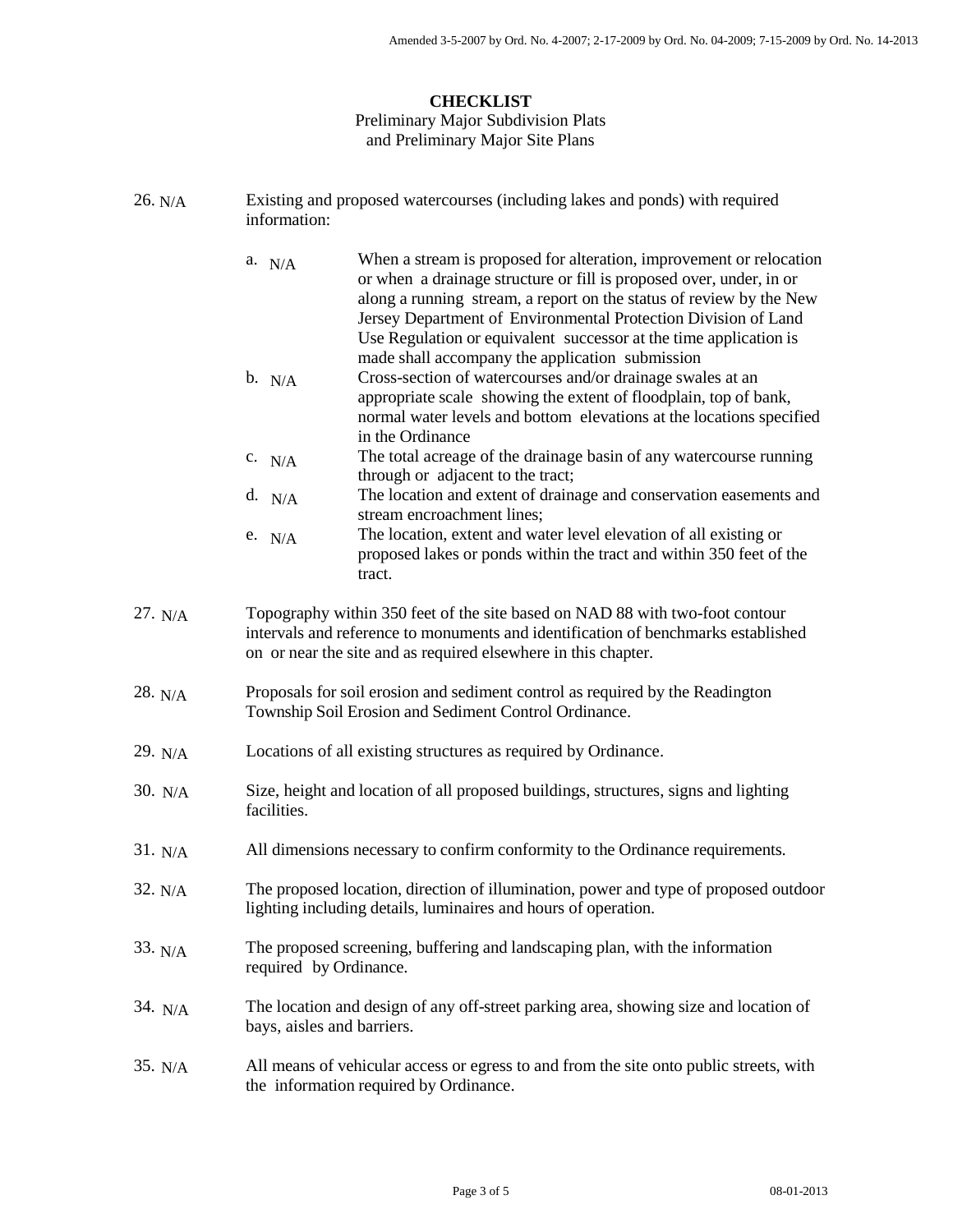# Preliminary Major Subdivision Plats and Preliminary Major Site Plans

| 36. N/A            | Plans and computations for any storm drainage systems as required by Ordinance.                                                                                                                                                                            |
|--------------------|------------------------------------------------------------------------------------------------------------------------------------------------------------------------------------------------------------------------------------------------------------|
| 37. N/A            | The location of existing utility structures on the tract and within 350 feet of its<br>boundaries.                                                                                                                                                         |
| 38. $N/A$          | Plans of proposed improvements and utility layouts as required by Ordinance.                                                                                                                                                                               |
| 39. N/A            | In developments served by public water, certification that hydrants and fire flows are<br>adequate. In developments not served by water, certification of the minimum size of<br>water storage tank required for fire-fighting purposes.                   |
| 40. $N/A$          | Plans, cross sections at fifty-foot intervals for new and existing roads and<br>construction details, horizontal and vertical alignment of the center line of all<br>proposed streets and of existing streets abutting the tract as required by Ordinance. |
| 41. <sub>N/A</sub> | Sight triangles, the radius of curblines and street sign locations.                                                                                                                                                                                        |
| 42. N/A            | Location, area (acres and square feet), use(s), ownership and manner of control of all<br>easements, rights-of-way, open space, conservation areas.                                                                                                        |
| 43. N/A            | Proposed permanent monuments.                                                                                                                                                                                                                              |
| 44. N/A            | Proof of compliance with the Readington Township Recycling Ordinance and proof<br>of arrangements for garbage collection if applicable.                                                                                                                    |
| 45. N/A            | In the case of any subdivision or site plan submission of a planned development, all<br>of the required information for all of the properties comprising the planned<br>development.                                                                       |
| 46. N/A            | For site plan applications, an estimate of construction costs for all on site<br>improvements exclusive of buildings.                                                                                                                                      |
| 47. $N/A$          | Variance application if required.                                                                                                                                                                                                                          |
| 48. $N/A$          | Proof of sewer capacity, if applicable.                                                                                                                                                                                                                    |
| 49. N/A            | Hunterdon County Planning Board application or proof of filing with the county.                                                                                                                                                                            |
| 50. N/A            | Certification by surveyor:                                                                                                                                                                                                                                 |
|                    |                                                                                                                                                                                                                                                            |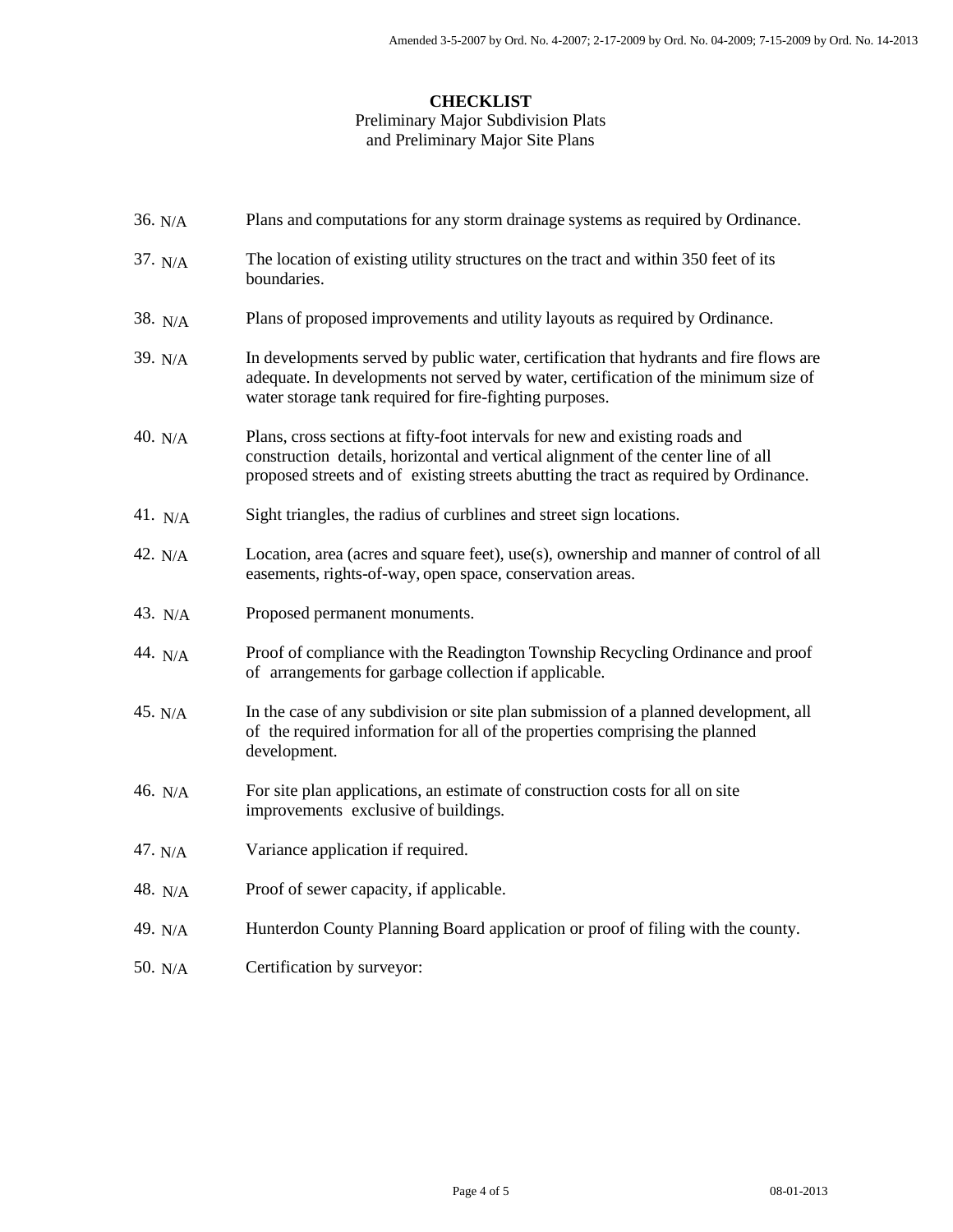Preliminary Major Subdivision Plats and Preliminary Major Site Plans

I certify that, to the best of my knowledge and belief this (subdivision plat) (site plan) is based on a field survey made on (INSERT DATE) under my direct supervision, in accordance with rules and regulations promulgated by the State Board of Professional Engineers and Land Surveyors. The information shown hereon correctly represents the conditions found as of the date of the field survey, except such improvements or easements, if any, below the surface and not visible.

| (Affix Seal) |                                                                                                                                                                                                                                                                                                                                                 |
|--------------|-------------------------------------------------------------------------------------------------------------------------------------------------------------------------------------------------------------------------------------------------------------------------------------------------------------------------------------------------|
| 51. $N/A$    | A preliminary grading plan showing existing and final contours for each lot.                                                                                                                                                                                                                                                                    |
| 52. $N/A$    | Results and locations of soil profile pits, soil borings, soil suitability classes, and<br>permeability tests in accordance with the requirements of N.J.A.C. 7:9A-1.1 et<br>seq., including a reserve area in accordance with $\S 268-16B(20)$ , certified by a<br>licensed professional engineer, for each proposed lot and development site. |
| 53. $N/A$    | Applicable "Standard Construction Specifications for Development Projects"<br>included in Article VII, Subdivision and Site Plan Design Standards, of this<br>chapter.                                                                                                                                                                          |
|              |                                                                                                                                                                                                                                                                                                                                                 |

NOTE: The Board reserves the right to require additional information before granting approval when, in its judgment, such additional information is required in order for the Board to make an informed decision and/or unique circumstances affect the tract and/or when the application for development poses special problems for the tract and the surrounding area. Such information may include, but not be limited to, drainage calculations and traffic analyses; provided, however, that no application shall be declared incomplete for lack of such additional information.

\_\_\_\_\_\_\_\_\_\_\_\_\_\_\_\_\_\_\_\_\_\_\_\_\_\_\_\_\_\_\_\_\_

Signature and Title of person who prepared checklist.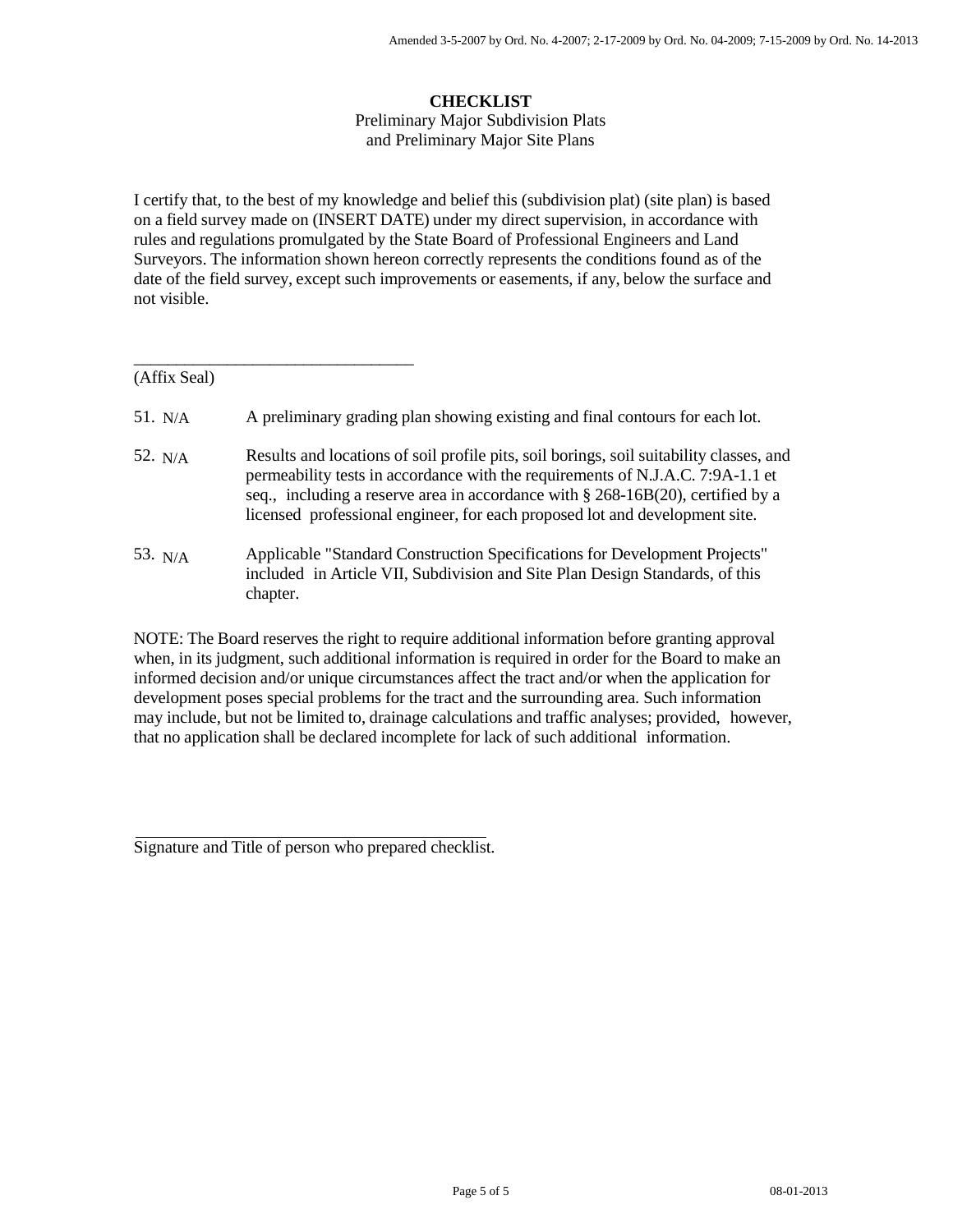#### Variance or Conditional Use Applications Related to Single-Family Homes

The documents, details and information contained herein are required for approval of a variance or conditional use related to a single-family home, unless specifically waived by the approving authority.

- Note: See § 148-100 of the Readington Township Land Development Ordinance for further details of submission requirements and procedures.
- Application forms and checklist (20 completed copies). 1.  $N/A$
- 2. Application fees and escrow fees in accordance with Article XI, Fees, Guaranties, Inspections and Off-Tract Improvements. 2.  $N/A$
- Plats or plans (20 copies) clearly and legibly drawn accurately showing conditions.  $3. N/A$
- Scale of not less than  $1" = 100'$ . 4.  $N/A$
- 5. N/A Copies of any covenants, restrictions and easements related to the deed or property (20 copies).
- 6. Certification by the tax collector that all taxes are paid to date. 6.  $N/A$
- Identification of all waivers sought (20 copies). 7.  $N/A$
- Certification of ownership or authorization to file application.  $8. N/A$

NOTE: The Board reserves the right to require additional information before granting approval when, in its judgment, such additional information is required in order for the Board to make an informed decision and/or unique circumstances affect the property and/or when the application for development poses special problems for the property and the surrounding area. Such information may include, but not be limited to, drainage calculations and traffic analyses; provided, however, that no application shall be declared incomplete for lack of such additional information.

Signature and Title of person who prepared checklist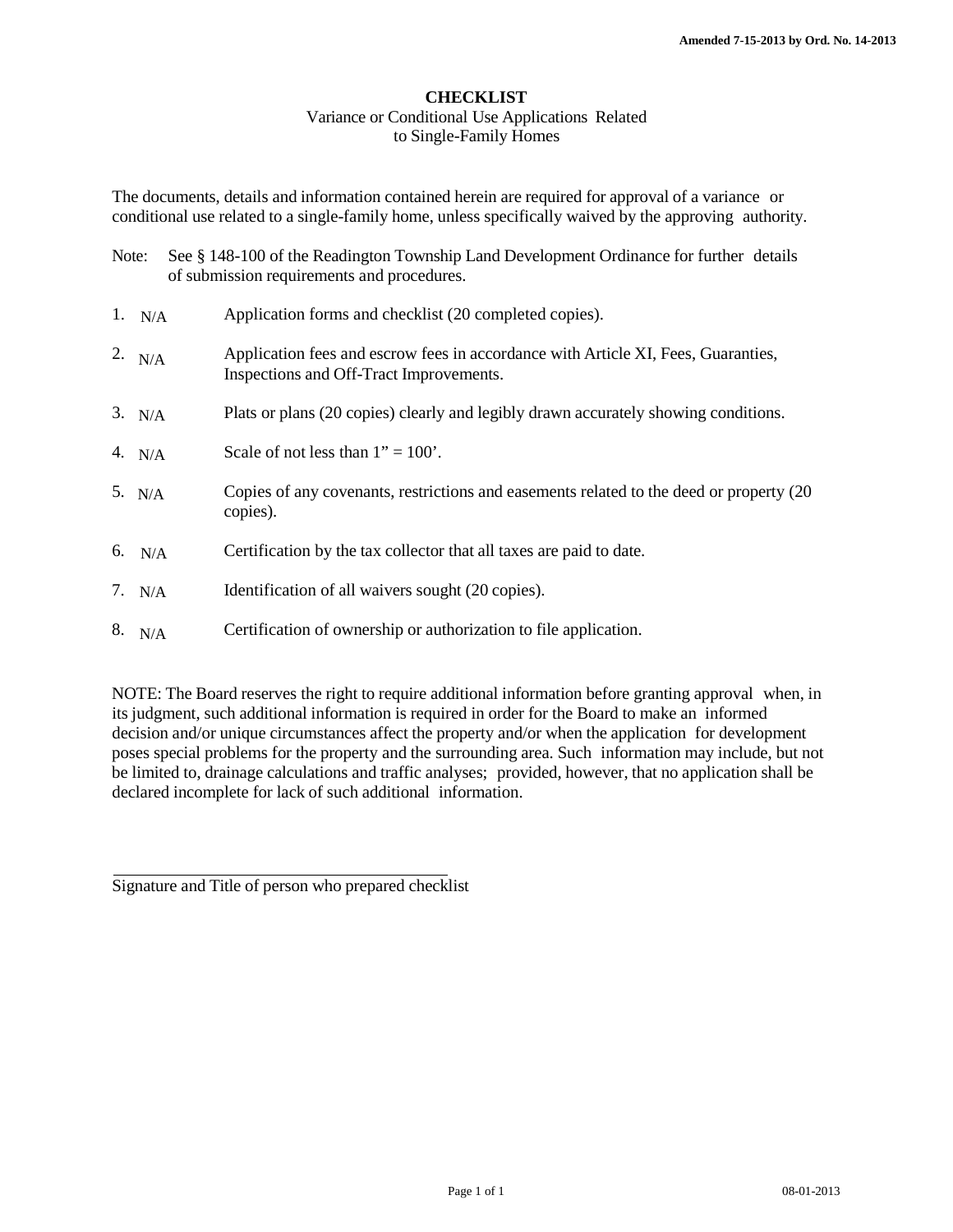## Variance or Conditional Use Applications That Are Not Related to Single-Family Homes

The documents, details and information contained herein are required for approval of a variance or conditional use not related to a single-family home, unless specifically waived by the approving authority.

| Note: |           | See § 148-100 of the Readington Township Land Development Ordinance for further details<br>of submission requirements and procedures.                                                                                                                                                                                                                |  |
|-------|-----------|------------------------------------------------------------------------------------------------------------------------------------------------------------------------------------------------------------------------------------------------------------------------------------------------------------------------------------------------------|--|
|       | 1. $N/A$  | Application forms and checklist (20 completed copies).                                                                                                                                                                                                                                                                                               |  |
|       | 2. $N/A$  | Application fees and escrow fees in accordance with Article XI, Fees, Guaranties,<br>Inspections and Off-Tract Improvements.                                                                                                                                                                                                                         |  |
|       | 3. N/A    | Plats or plans (20 folded copies) clearly and legibly drawn accurately showing<br>conditions.                                                                                                                                                                                                                                                        |  |
|       | 4. $N/A$  | Scale of not less than $1" = 100'$ .                                                                                                                                                                                                                                                                                                                 |  |
|       | 5. $N/A$  | Copies of any covenants, restrictions and easements related to the deed or property<br>$(20 \text{ copies}).$                                                                                                                                                                                                                                        |  |
|       | 6. $N/A$  | Certification by the tax collector that all taxes are paid to date.                                                                                                                                                                                                                                                                                  |  |
|       | 7. $N/A$  | Identification of all waivers sought.                                                                                                                                                                                                                                                                                                                |  |
|       | 8. N/A    | Key map at less than $1" = 2,000'$ .                                                                                                                                                                                                                                                                                                                 |  |
|       | 9. N/A    | Title block                                                                                                                                                                                                                                                                                                                                          |  |
|       |           | Name of application, Readington Township and Hunterdon County;<br>a. $N/A$<br>b. N/A<br>Name, title, address of person who prepared the plot or plan;<br>Scale (written and graphic); and<br>c. $N/A$<br>Date of original preparation and of each subsequent revision thereof<br>d. $N/A$<br>and a list of specific revisions entered on each sheet. |  |
|       | 10. N/A   | Name, title, address and telephone number of the applicant, owner or owners of<br>record and the name, title and address of the professional staff for the application<br>(i.e., attorney, planner, traffic engineer).                                                                                                                               |  |
|       | 11. $N/A$ | Acreage figures (both with and without areas within public right-of-way).                                                                                                                                                                                                                                                                            |  |
|       | 12. $N/A$ | North arrow.                                                                                                                                                                                                                                                                                                                                         |  |
|       | 13. $N/A$ | Existing block and lot number(s) of the lot(s) of the parcel as they appear on the<br>Township Tax Map.                                                                                                                                                                                                                                              |  |
|       | 14. $N/A$ | The location of existing property lines (with bearings and distances), streets,<br>structures (with their numerical dimensions), parking spaces, loading areas,                                                                                                                                                                                      |  |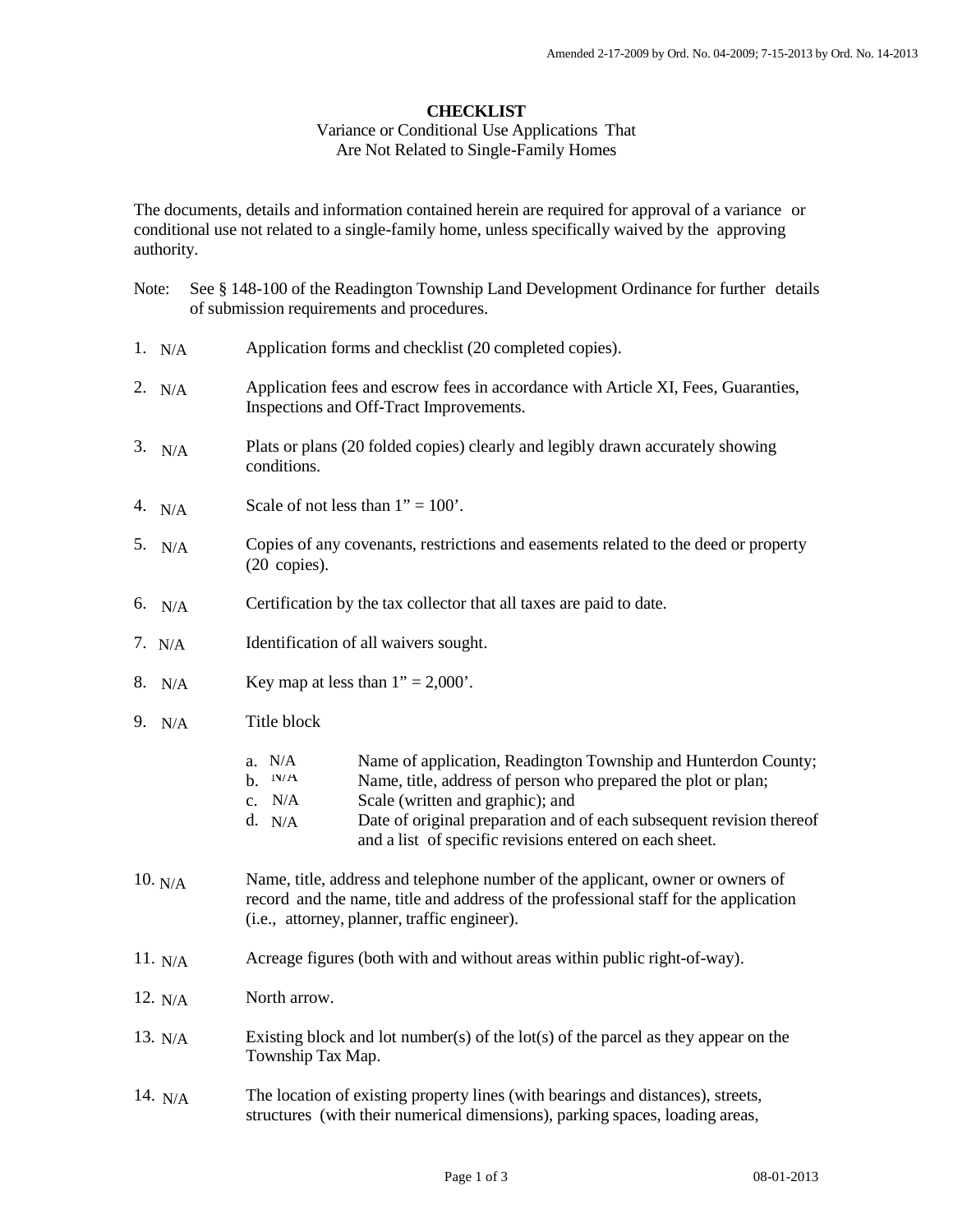### Variance or Conditional Use Applications That Are Not Related to Single-Family Homes

driveways, watercourses, railroads, bridges, culverts, drain pipes, existing and proposed wells (including the depth, capacity and quality of on-site wells), any natural features, such as treed areas, and any historic features, such as family burial grounds and buildings more than 50 years old, both within the tract and within 350 feet of its boundary.

- The location and width of all existing and proposed utility easements.  $15. N/A$
- Zoning districts affecting the tract, including district names and requirements, with proposed variance requests noted on the plat or plan.  $16. N/A$
- Proposed or existing buffer and landscaped areas.  $17. N/A$
- Delineation of floodplains, including both floodway and flood fringe areas, and lands with a topographic slope of 15% or greater. 18.  $N/A$
- 19. Wetland and wetland transition areas on the subject property, including proof of application for a letter of interpretation or letter of exemption from the Department of Environmental Protection and copies of a prepared wetlands report. 19.  $N/A$
- Contours as shown on the U.S.G.S topographic sheets. 20.  $N/A$
- 21. The names of all adjacent property owners as they appear on the most recent tax list prepared by the Code Enforcement Officer.  $21. N/A$
- 22. Certificate from the Township Tax Collector that all taxes and assessments are paid to date. 22. N/A
- Sight triangle easements, as applicable.  $23. N/A$
- Deed descriptions, including metes and bounds, easements, covenants, restrictions, and roadway and sight triangle dedications. 24.  $N/A$
- Evidence of compliance with the Readington Township Recycling Ordinance and proof of arrangements for garbage collection where applicable.  $25. N/A$
- 26. Certification of ownership or authorization to file application. 26.  $N/A$